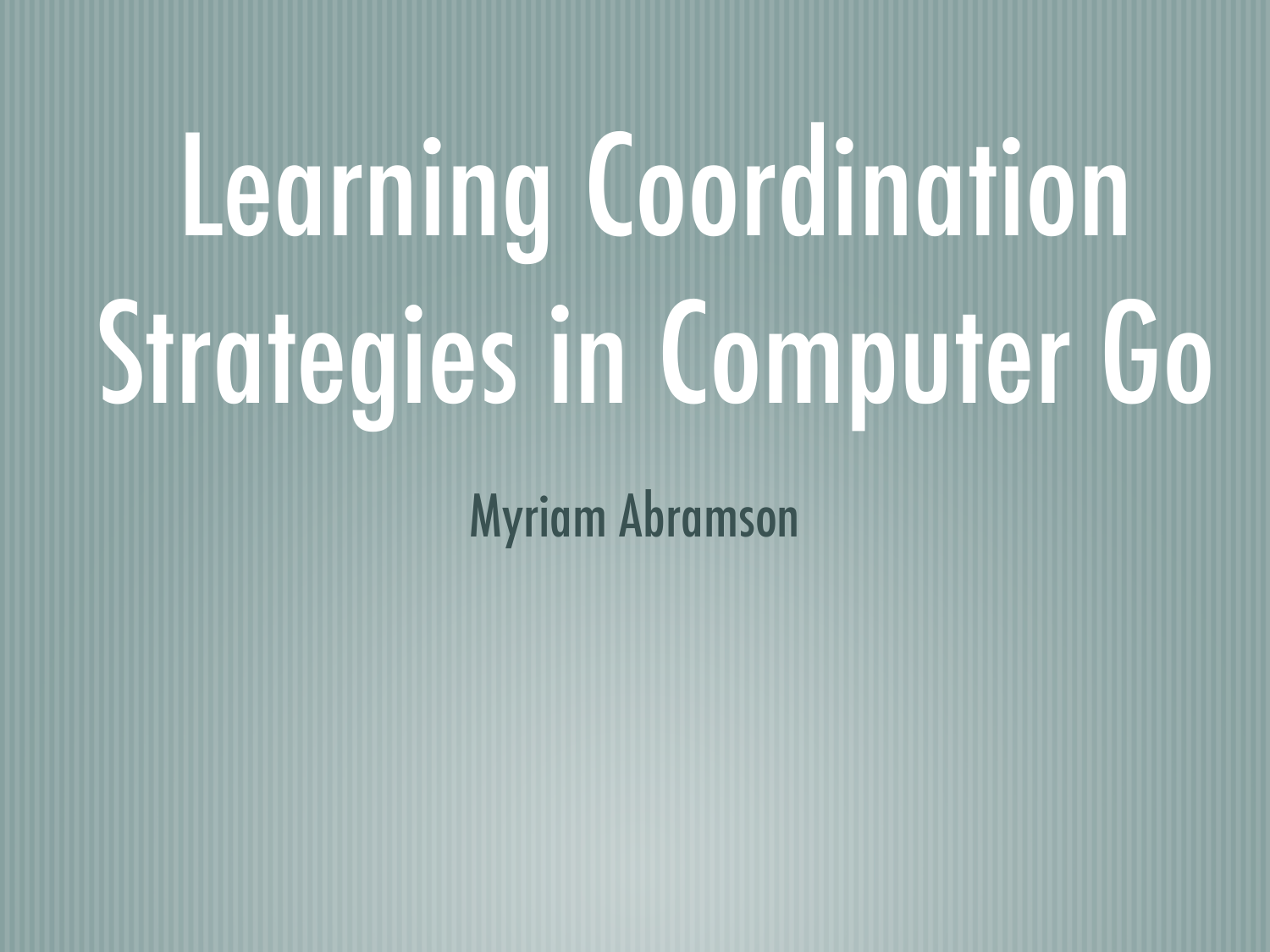## Coordination strategies

- Coordination is an essential trait of problem solving Complex problems can be reformulated as coordination problems
- Go is the quintessential example of coordination strategy
	- Stones receive their meaning from other stones
	- There is no intrinsic value in a move by itself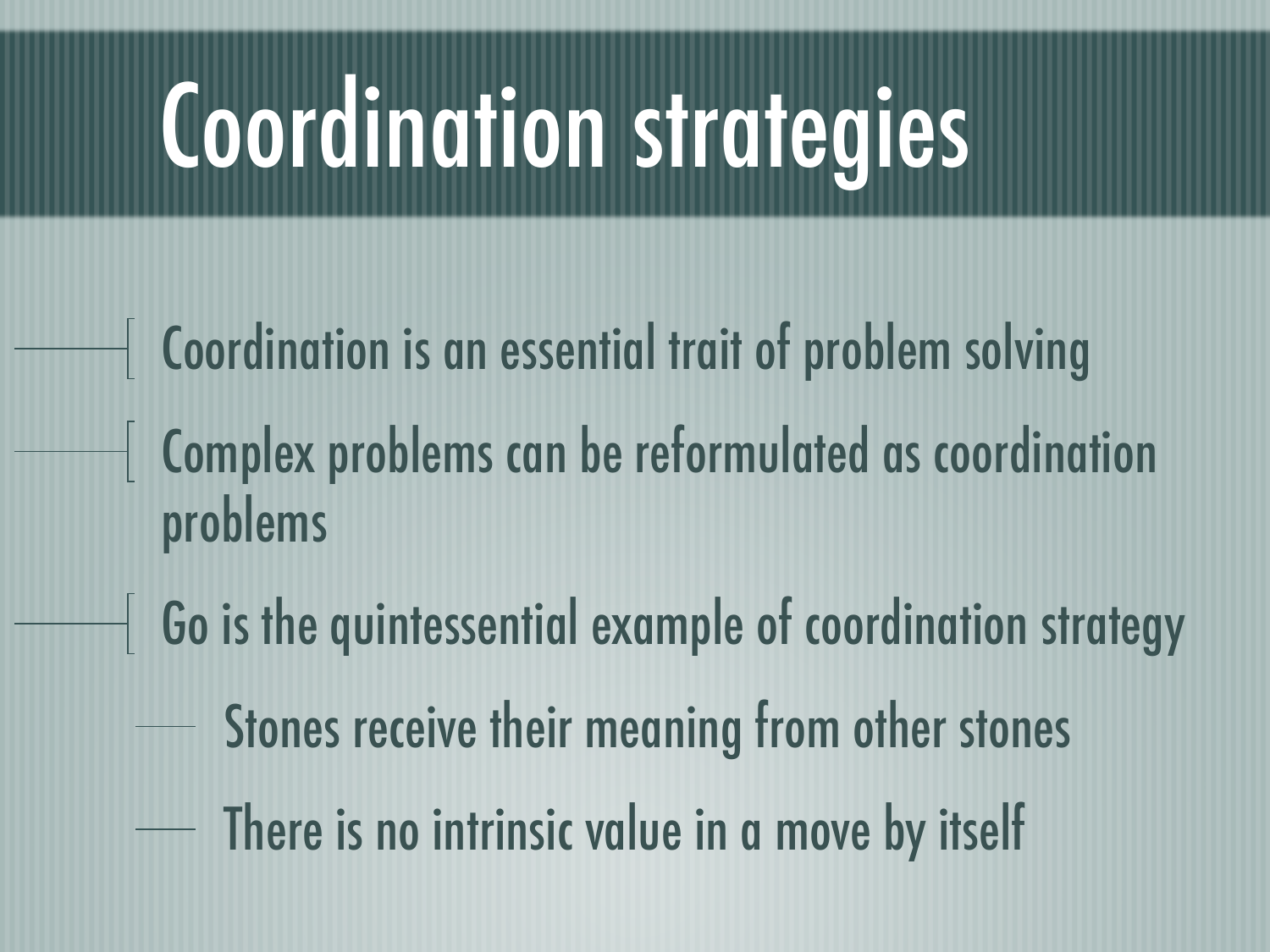## Reinforcement Learning

- A good learning methodology for coordination strategies Learn the value of a state from the value of successor states For example, temporal difference learning updates:  $V(s) = V(s) + \alpha [r + V(s')] - V(s)]$  TD(0)
	- $Q(s,a) = Q(s,a) + \alpha [r + Q(s',a') Q(s,a)]$  Sarsa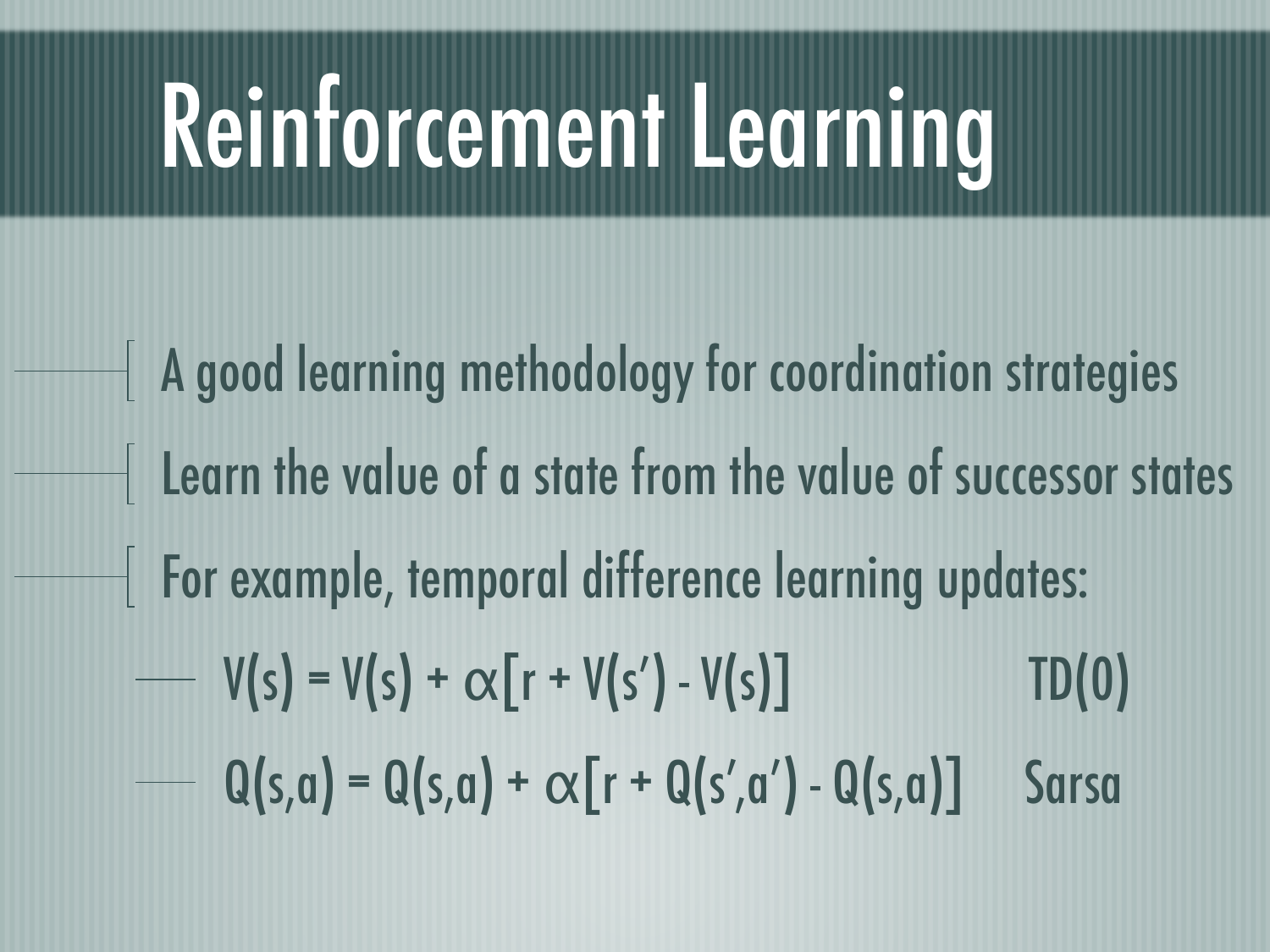#### Vector quantisation

- Unsupervised learning scheme to find underlying structure Knowledge is represented by a set of prototypes Competitive learning - nearest prototype wins Move winning prototype closer to actual input Self-organising map:
	- Update neighbourhood of winner towards input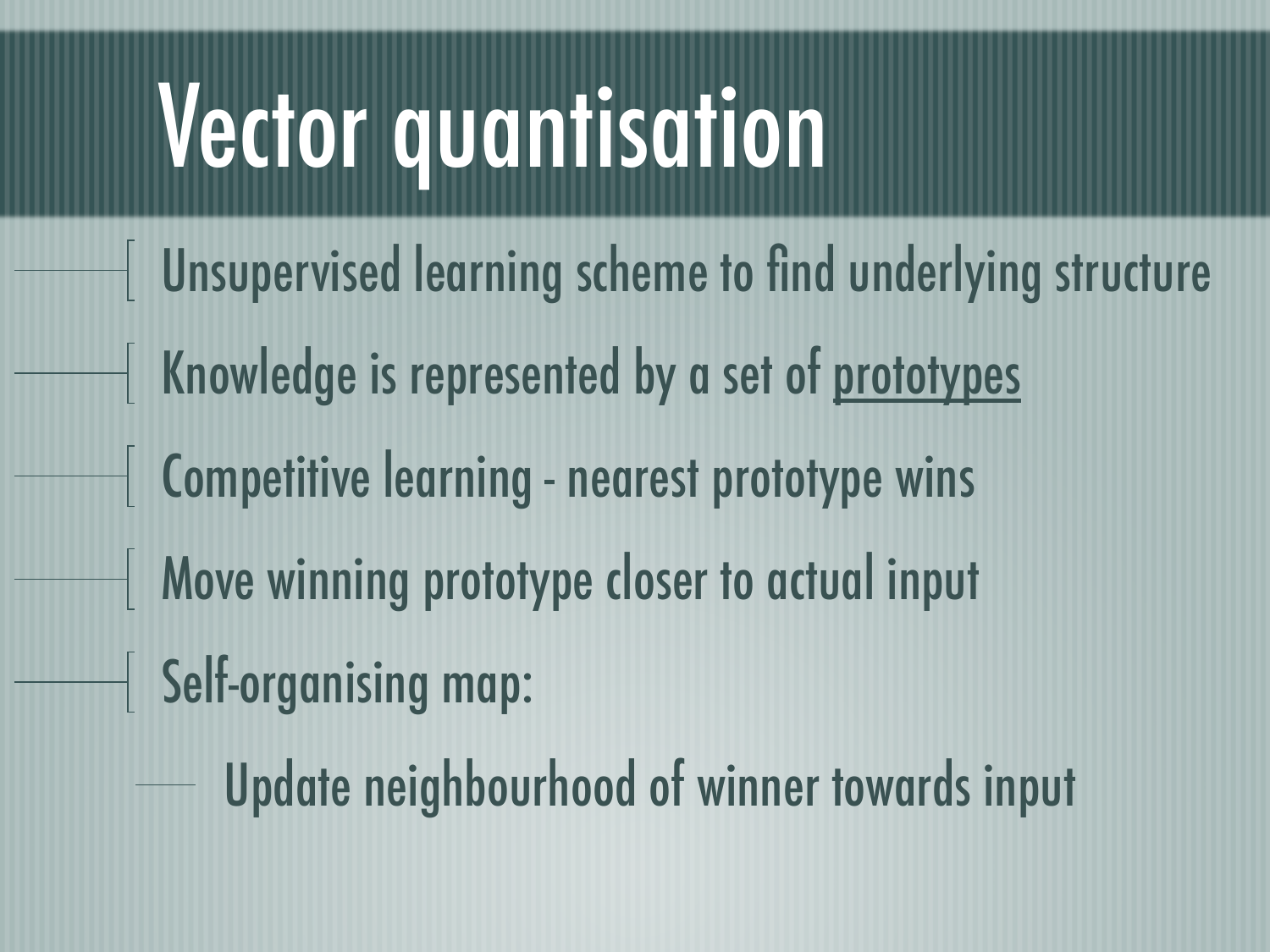## Example prototypes (2D)

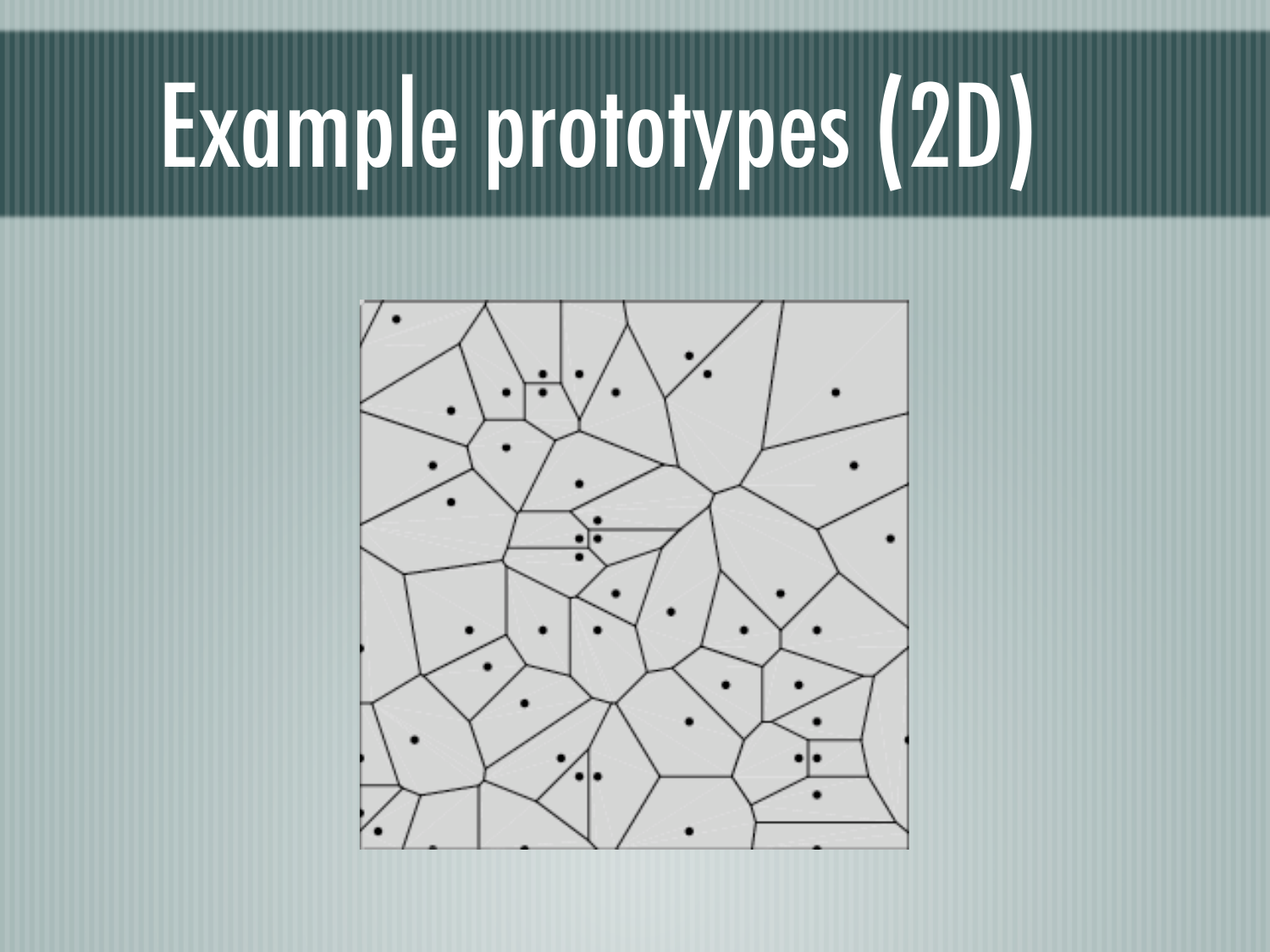#### SLVQ

Sarsa + Learning Vector Quantisation Store (m, a, Q, x) with each prototype Let Update action-values Q by Sarsa algorithm Update prototypes m using vector quantisation rule  $\mathbf{L}$  a function of the weight vectorsis a function of the action-value of the move. The movement of the move. The weight vector that matched most closely then moves closer to or away from  $\vert$  linda

 $m_t = \arg \max_m \, similarity(s_t, m)$ 

$$
\Delta Q(m_t, a) = \alpha_{m_t} [r_t + \gamma Q(m', a') - Q(m_t, a)]
$$

 $m(t+1) = m(t) + \Delta Q(m_t, a) [s_t - m_t]$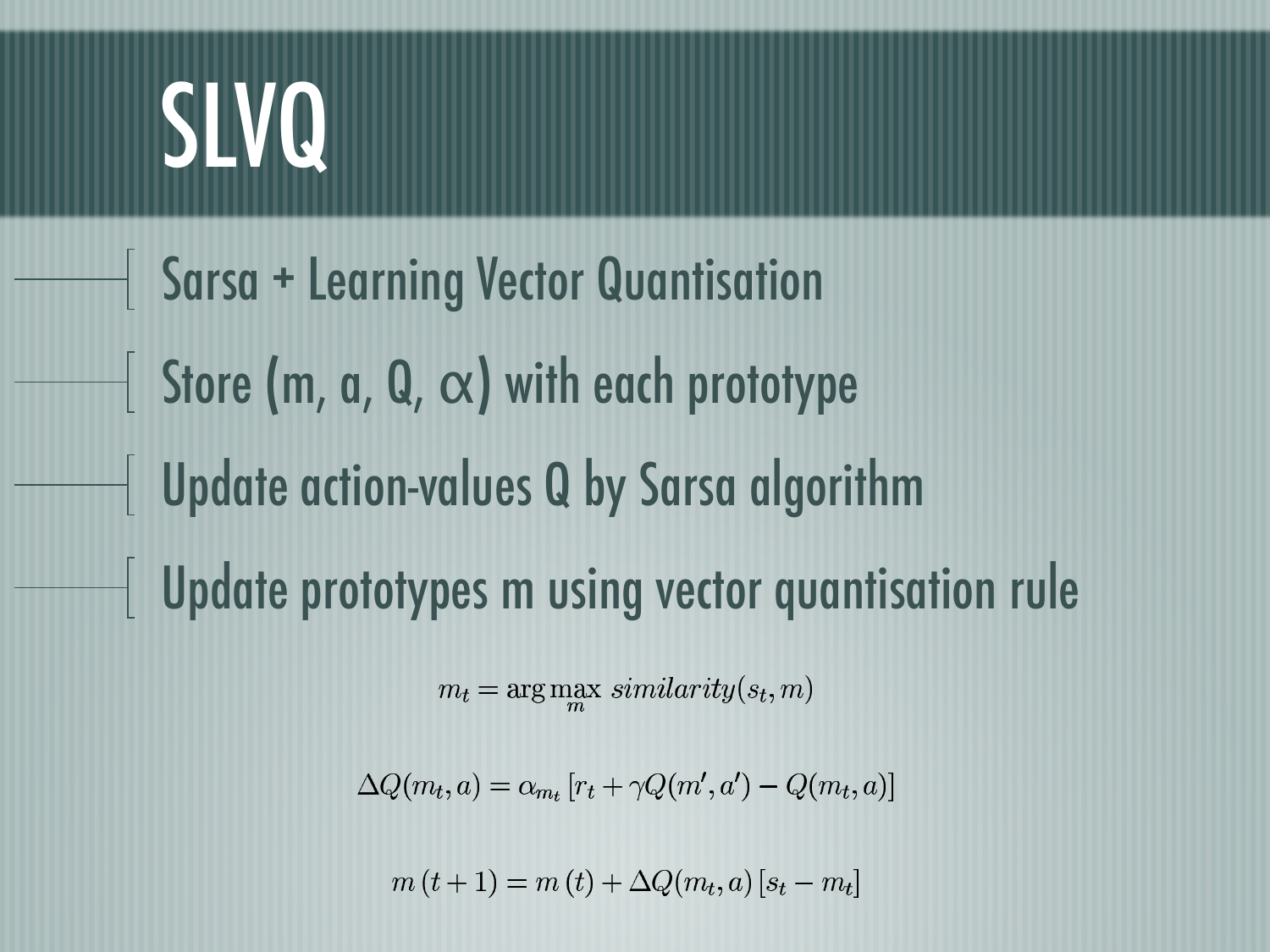## Applying SLVQ to Computer Go

State is represented by vector of influence function values Fuzzy contrast model used to measure similarity Initial prototypes selected from GnuGo games  $\parallel$  SLVQ + softmax exploration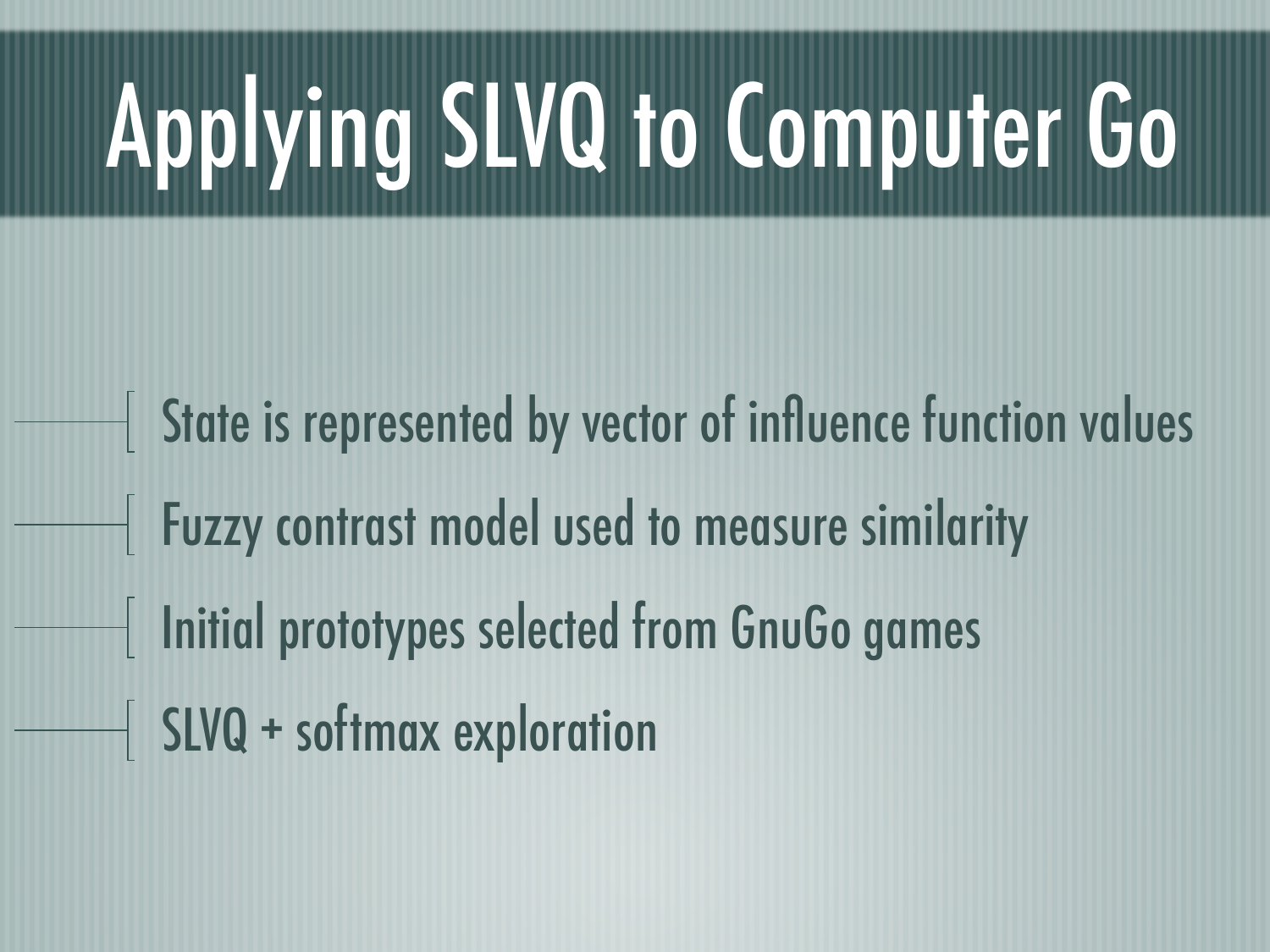## Influence function

 $\text{Influence(B)} = +1.0$  $\text{Influence}(W) = -1.0$  $\vert$  Influence(E) = 1/8  $\sum_i$  Influence(i) for all 8-connected i Repeat until equilibrium Equivalent to solving DP for random 8-connected walk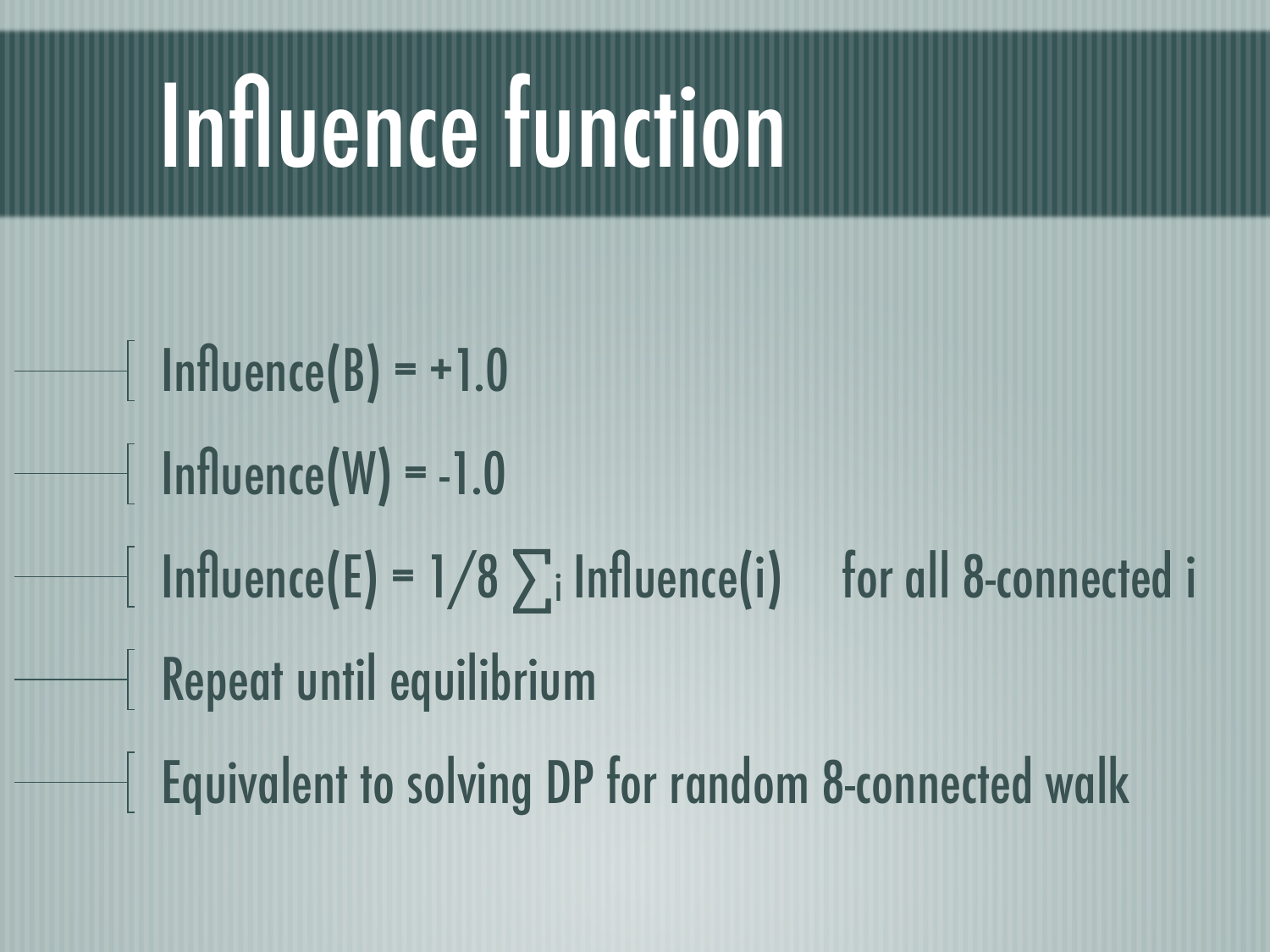#### Similarity measure



Figure 5.2: Similarity of the codebook vectors

$$
Closeness(P, R) = \sum_{i} \sum_{j} \min \{p_{ij}, r_{ij}\}
$$

$$
Contrast(P, R) = \sum_{i} \sum_{j} max \{p_{ij} - r_{ij}, 0\}
$$

$$
S\left(P,R\right)=Closeness(P,R)-\alpha Contrast(P,R)-\beta Contrast(R,P
$$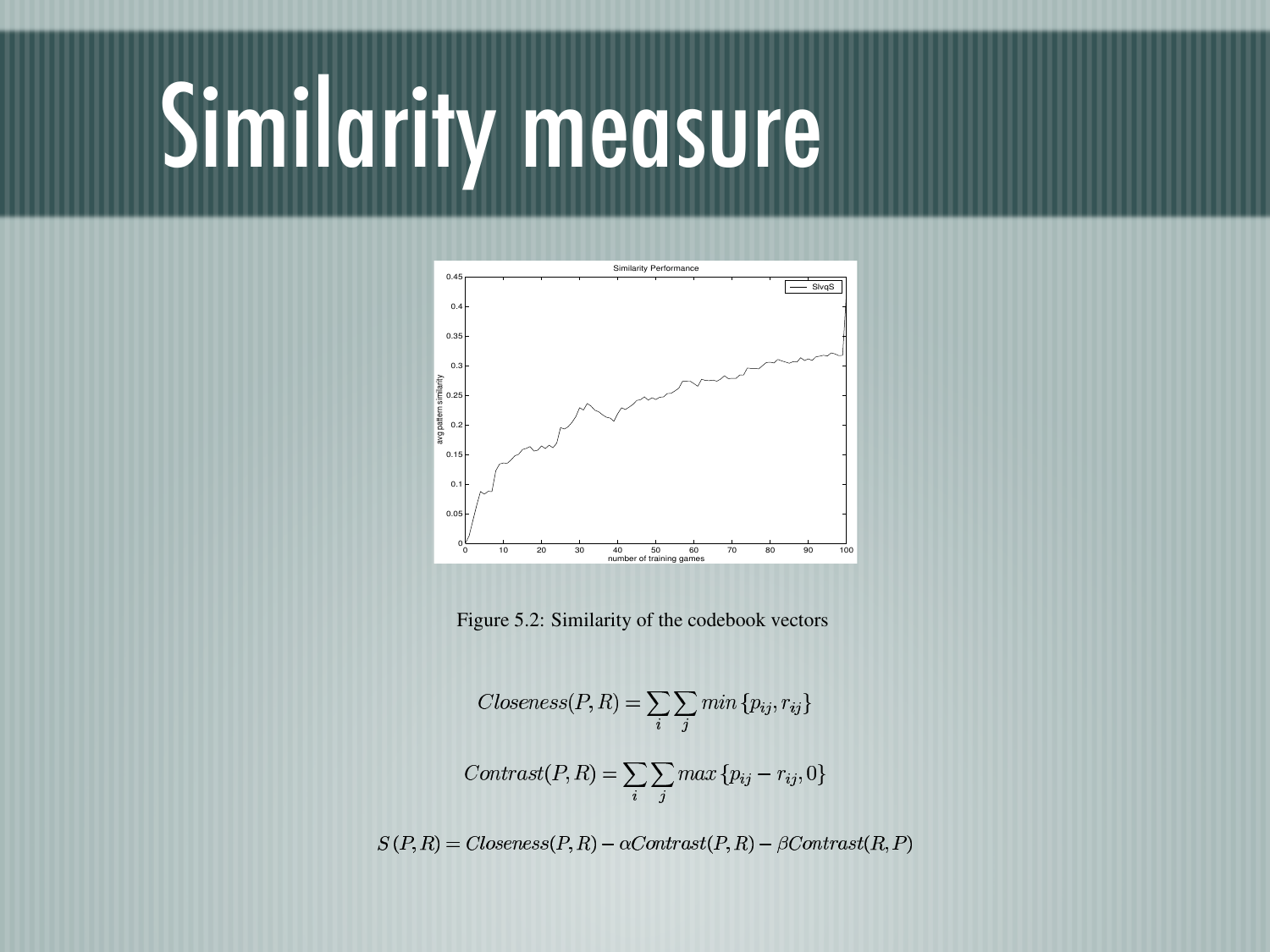## Opponents

- Random
- Nearest Neighbour: Play towards nearest prototype Heuristic: 1-ply search over sum of influence values Minimax: 2-ply search over sum of influence values Wally

Monte Carlo Go: don't understand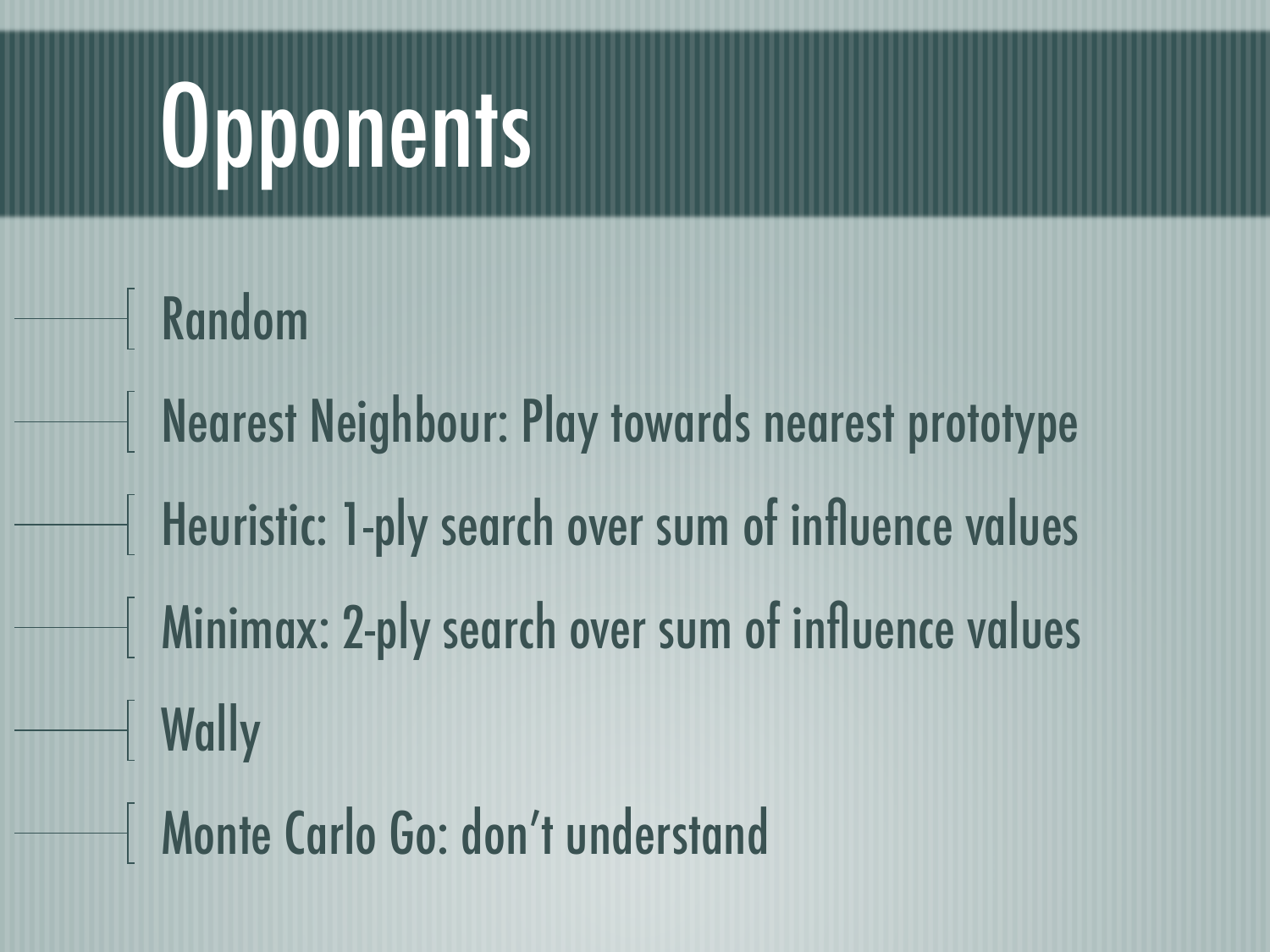## Opponent comparison

#### 7x7 results averaged over 100 games I is a nearest-neighbor lookup based on the similar statement of the similar statement of the similar statement of the similar statement of the similar statement of the similar statement of the similar statement of the sim the initial codebook vectors in its codebook vectors in the initial codebook vectors in the initial codebook ve

| black\white | <b>NN</b> | Random | Heuristic | Minimax | Wally   |
|-------------|-----------|--------|-----------|---------|---------|
| <b>NN</b>   | $-1.0$    | 1.0    | $-0.18$   | $-0.10$ | $-0.57$ |
| Random      | $-1.0$    | 0.75   | $-0.75$   | $-0.74$ | $-0.79$ |
| Heuristic   | 0.13      | 1.0    | 0.47      | $-1.0$  | $-0.62$ |
| Minimax     | 1.0       | 1.0    | 1.0       | $-0.05$ | $-0.23$ |
| Wally       | 1.0       | 1.0    | $-0.09$   | 0.48    | 0.55    |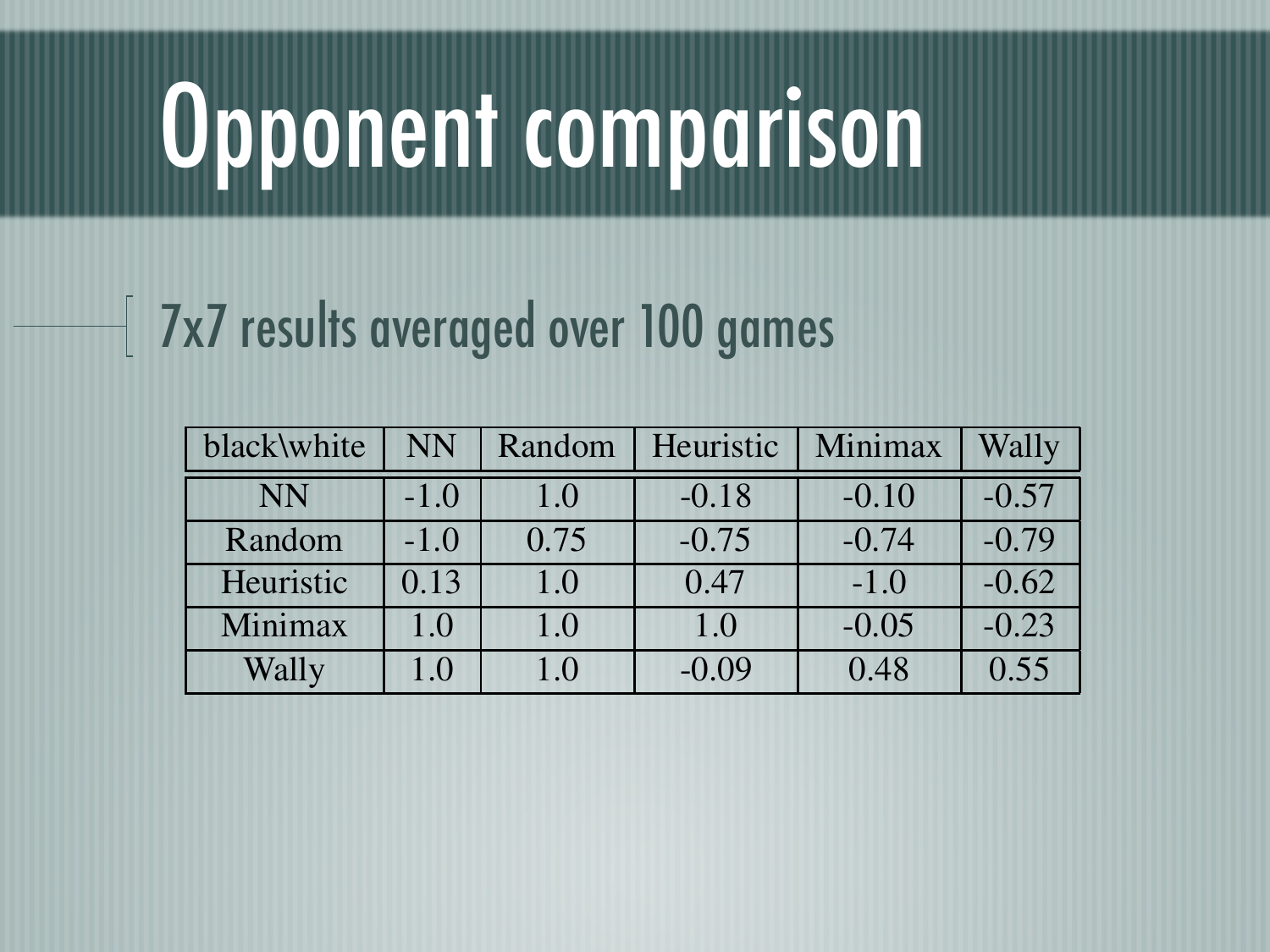## Results .v. Minimax (5x5)

50



**5 x 5**

number of games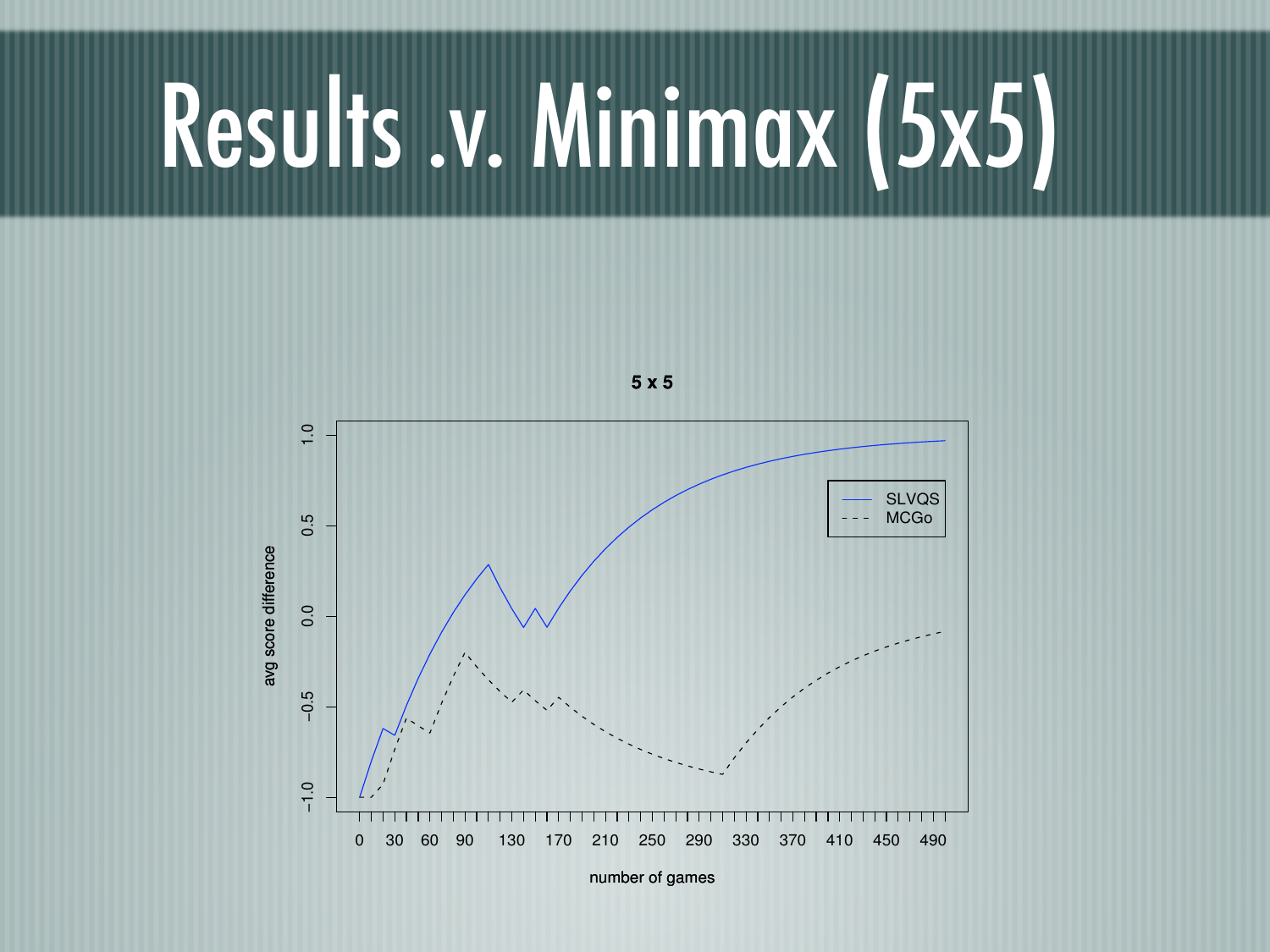## Results .v. Wally (7x7)

51



number of games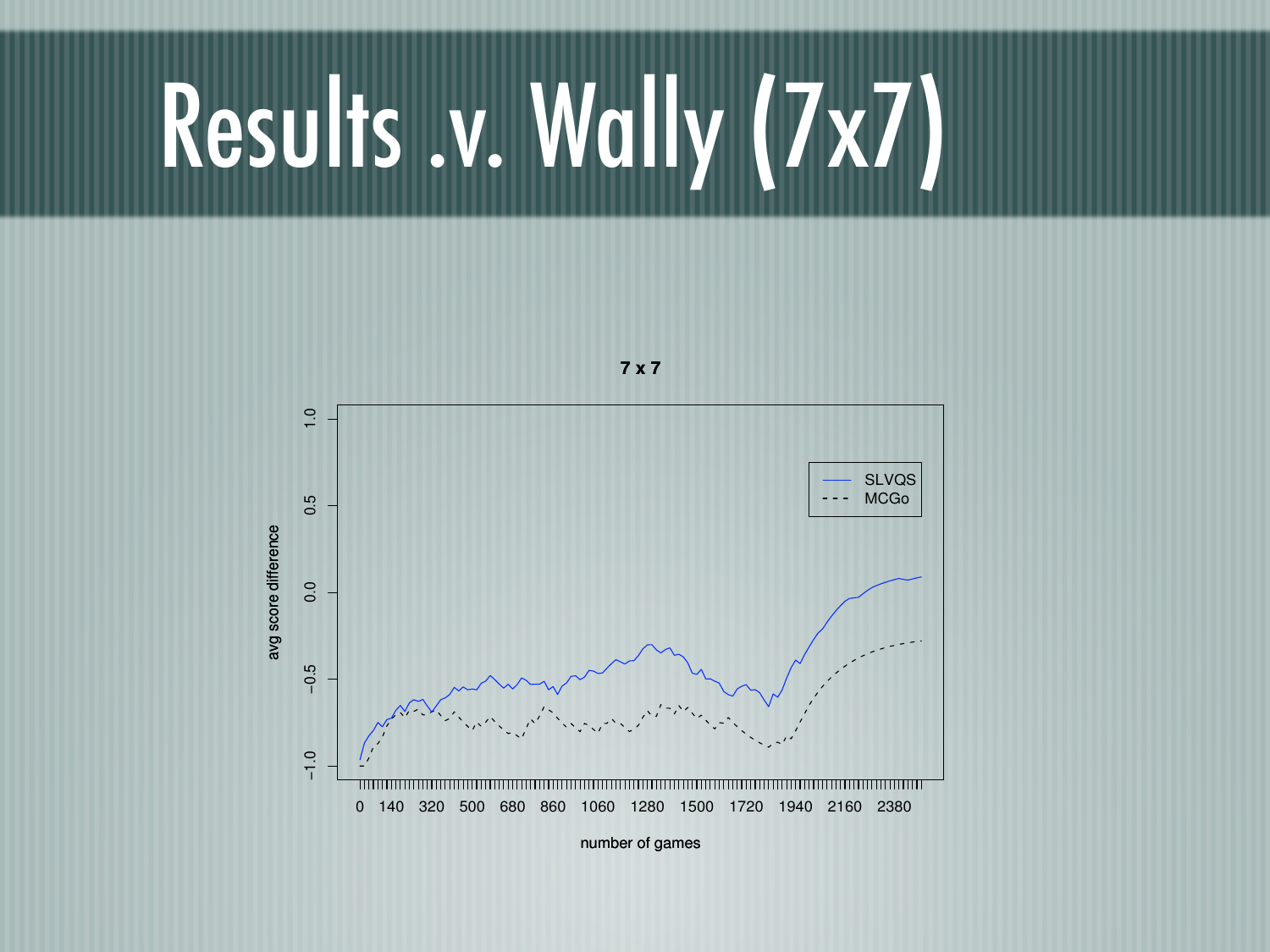#### Extensions

Continuous valued version of SLVQ e.g. for problems like Mountain Car Tabu search for efficient exploration **Learning by parts**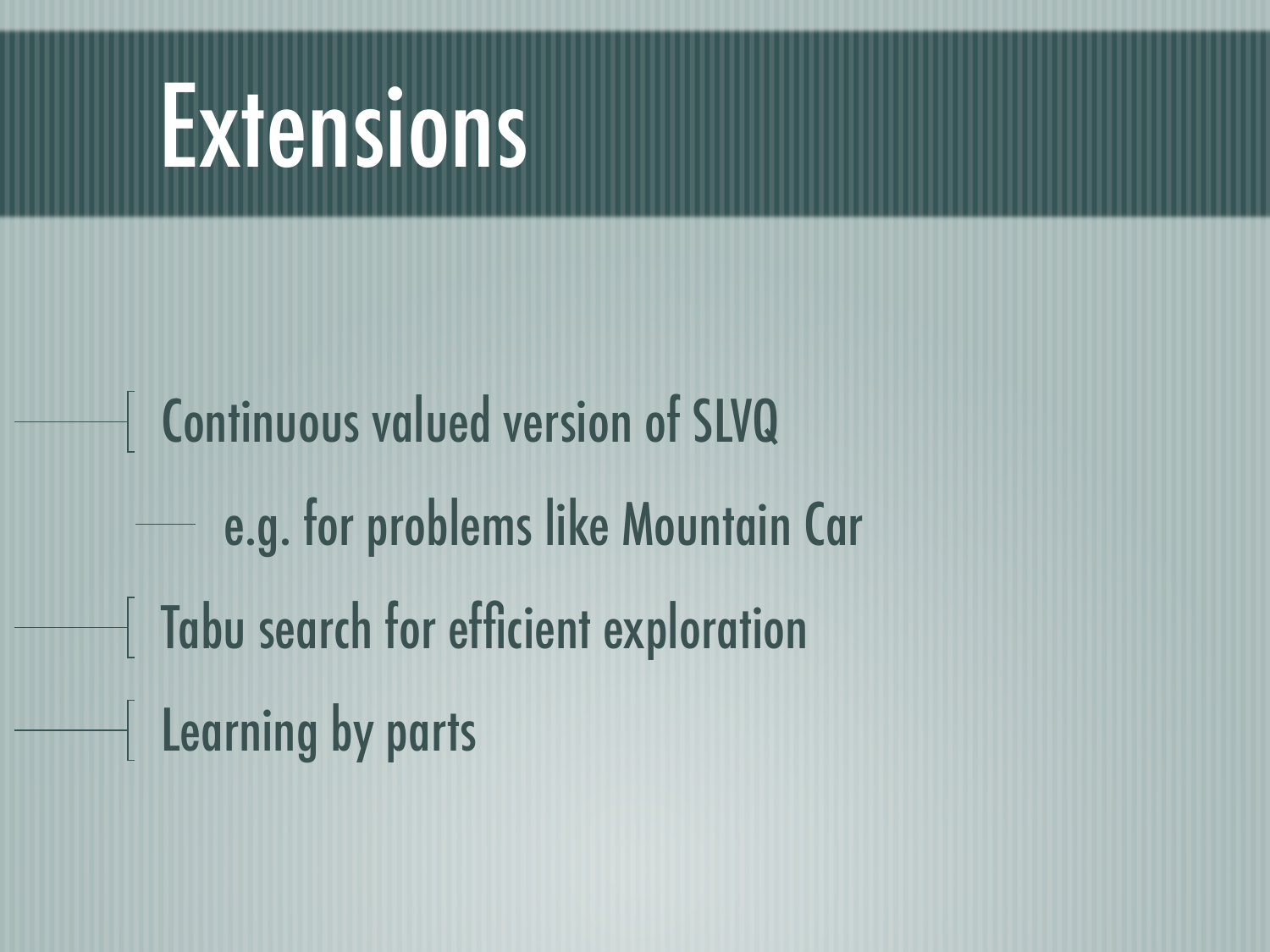## Learning by parts

Decompose the board into overlapping squares Train an agent for each square, using SLVQ Overall policy is selected stochastically using Gibbs distribution over each agent's evaluation. Performs slightly better than whole-board SLVQ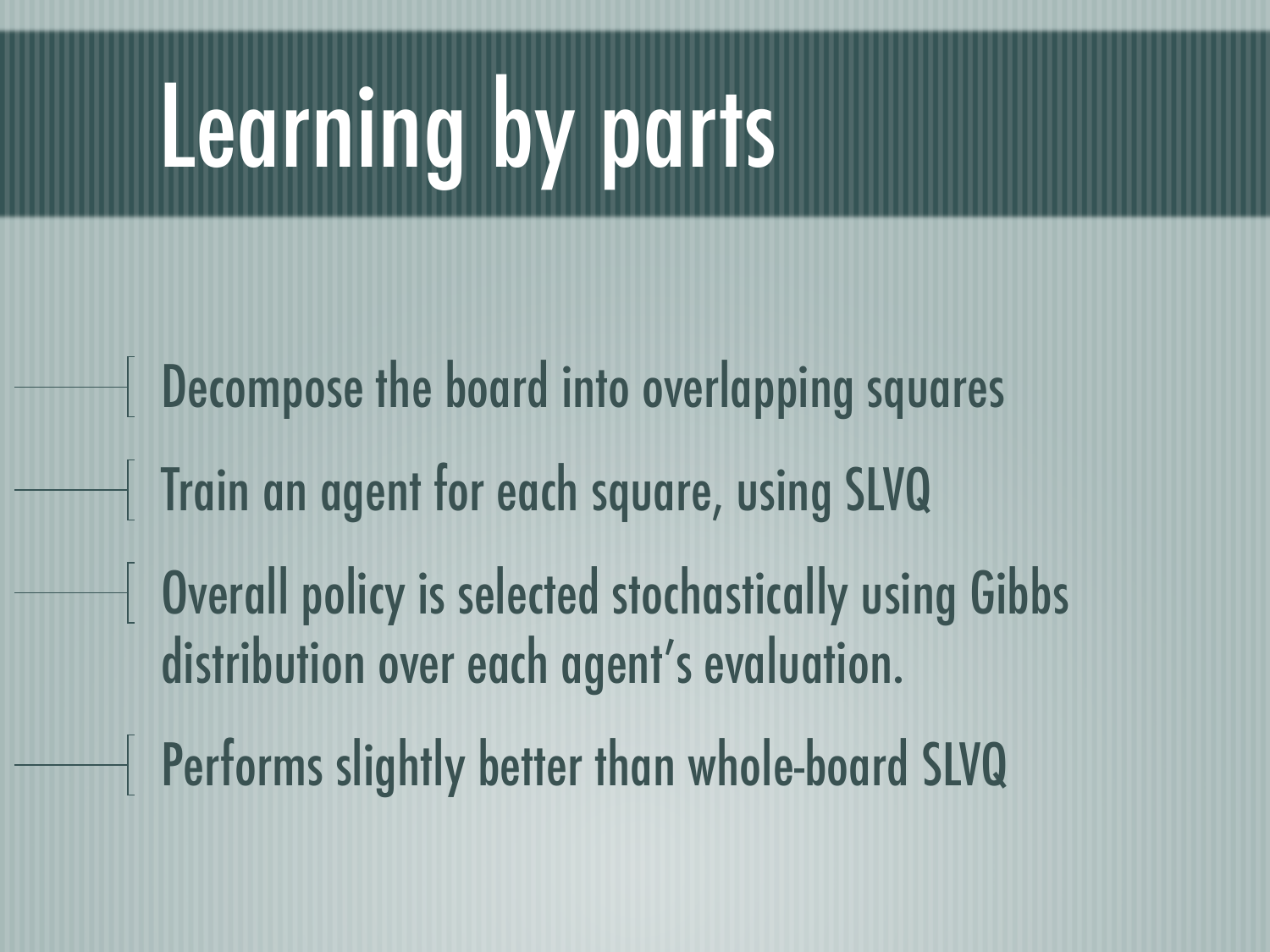#### Conclusions

- Tabular Sarsa is a simple, effective online learning algorithm Nearest neighbour representation allows Sarsa to be applied effectively in Go
- Selecting prototypes from real games is a good idea
- Twiddling the prototypes by SLVQ may possibly perhaps improve performance